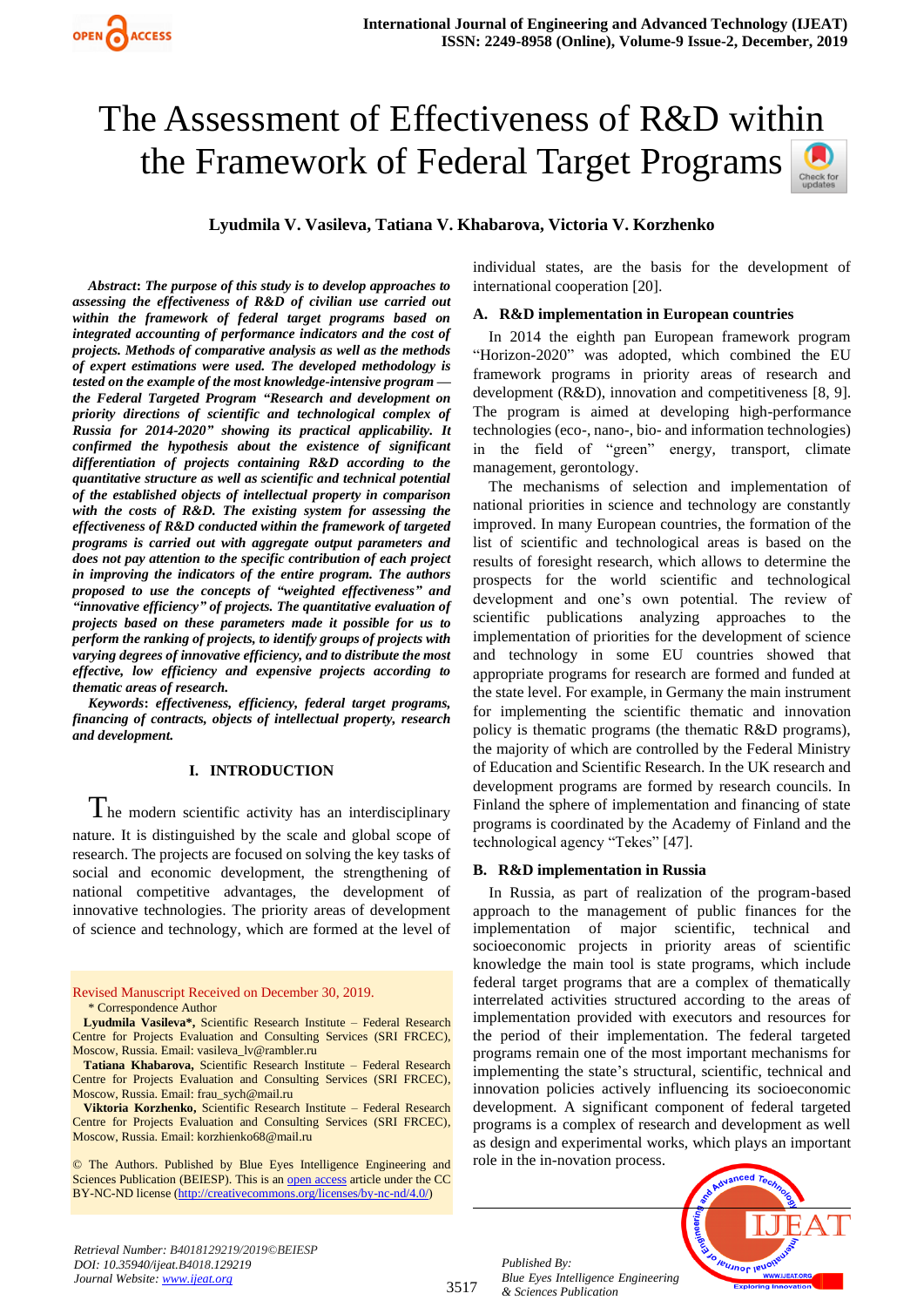The implementation of R&D includes two main stages of work: research and development as well as design and experimental. At the stage of R&D one performs fundamental and applied works of theoretical and experimental nature in order to determine, in principle, the technical possibility of creating a new technology in a certain time. The design and experimental works at the final stage of scientific research and the transition to industrial production include the development of design and technological documentation for proto-types, the design and creation of a pilot plant, the production of a pilot batch of products. The main source of funding for research and development under the Federal Target Program is the federal budget, which in the last 10 years accounts for about 80% of the financing structure.

The relevance of this study is justified by the need to monitor the effective use of budgetary funds and to increase the effectiveness of scientific projects, which in com-bination forms the innovative characteristics of the country. In this study we consider the effectiveness of implementation of certain civilian R&D activities within the framework of the federal target programs.

The object of this study is civilian R&D carried out within the framework of federal target programs. A special place among the federal target programs belongs to the Federal Target Program "Research and Development in Priority Areas of Development of the Russian Scientific and Technological Complex for 2014–2020", the goal of which is the formation of a competitive and efficiently functioning research and development sector in the field of applied research. This is one of the most science-intensive federal target programs, in which the share of spending on R&D in the planned expenditures exceeds 70%. According to the departmental reports [29-31], the number of contracts in the Federal Target Program for the implementation of civilian R&D (rolling contracts and contracts concluded in 2017) amounted to 841 with a total value of 13 450 4 million rubles. Of these, 473 contracts (56.2%), created objects of intellectual property (OIP). The range of financing of these contracts is from 8.55 million to 452.0 million rubles. In terms of the total number of the protected objects of intellectual property (OIP) and applications to federal target programs the highest level of efficiency among other federal target programs was reached — 993 for the entire period of contracts performance (as of January 1, 2018). The specific structure of objects of intellectual property (OIP) is shown in Fig. 1.



**Figure 1. The structure of objects of intellectual property (OIP) received in the period 2014-2017 within the framework of the federal target program [28, 38]**

The subject of this study is the effectiveness of civilian R&D carried out within the framework of the federal target program. The purpose of the study is to develop approaches to assessing the effectiveness of civilian R&D within the federal target program. The paper shows that when evaluating the effectiveness of R&D of civil usage implemented within the framework of the federal target program it is necessary to consider the effectiveness of executed contracts (considering the specific structure of objects of intellectual property (OIP) in comparison with the costs for their creation.

## **II. MATERIALS AND METHODS**

## **A. Methodological approach to assessing the effectiveness of federal target programs**

The fundamentals of methodological approach to assessing the effectiveness of federal target programs in the system of public administration of the country's economic development are laid out in the provisions of regulatory legal documents, the development of which dates back to 1995 [46]. Currently, in the context of integration of federal target programs into larger state programs (SP) the parameters of evaluation of the effectiveness of federal target programs are interrelated with the system for assessing the effectiveness of state programs. The methodology for evaluating the effectiveness of pro-grams, which is carried out on a bottom-up basis, the initial assessment of the degree of implementation of individual activities, subprograms and the program as a whole [44, 45]. The analysis shows that the existing system for assessing the effective-ness of federal target programs as well as target programs in general, has a number of objective shortcomings [6, 7]. The main one is that the evaluation is conducted with aggregate output parameters.

## **B. Definition of objects of intellectual property**

The most complete definition of objects of intellectual property is given by the World Intellectual Property Organization: "... the term "intellectual property" means any property recognized by common consent as intellectual in character and deserving of protection including, but not limited to, scientific and technical inventions, literary or artistic works, trademarks of business enterprises, industrial designs and geographical indications [50]. In Russia, the objects of intellectual property include the results of intellectual activity, which may be granted legal protection in accordance with the Civil Code of the Russian Federation, Part 4 "Intellectual Rights and Means of Individualization" [43].

The effectiveness of civilian R&D is traditionally determined by the number of the created intellectual property objects. But at the same time, in our opinion, it is also necessary to consider the specific structure of intellectual property objects (OIP). In this aspect we determine differences between individual types according to their scientific and technical potential, their impact on technological development, legal protection,

*Retrieval Number: B4018129219/2019©BEIESP DOI: 10.35940/ijeat.B4018.129219 Journal Website[: www.ijeat.org](http://www.ijeat.org/)*

*Published By: Blue Eyes Intelligence Engineering & Sciences Publication* 

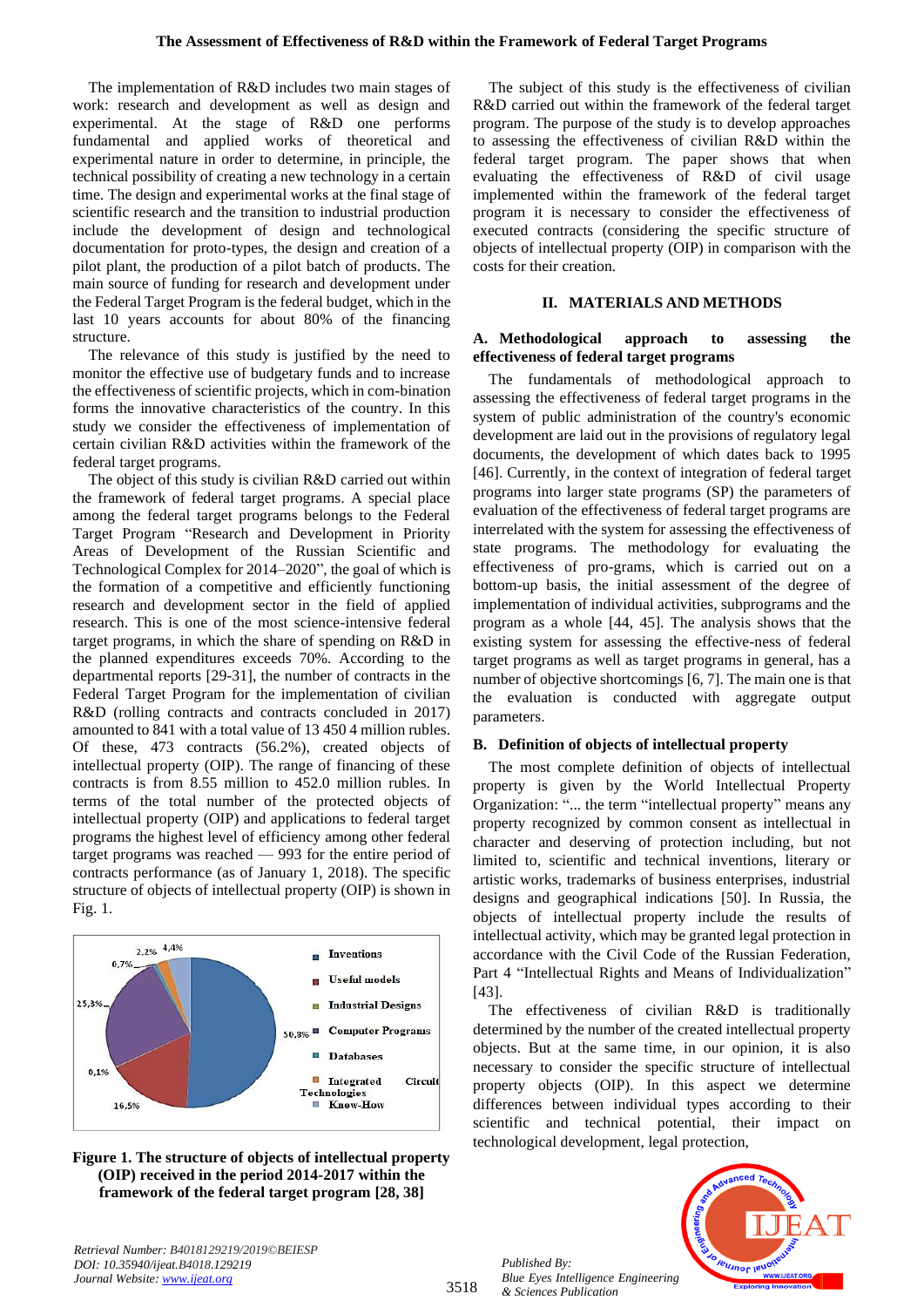

and the significance (or weight) of each type of OIP in comparison with other types. Certain aspects of this problem were considered by us in previous studies [49].

### **C. Types of intellectual property objects (OIP)**

The highest level of technical creativity is inventive activity; therefore, the hierarchy of the most important types of intellectual property objects (OIP) in industrial property is as follows: invention, useful model, industrial design. The creation of these property objects testifies to the development of new solutions to technical problems, the improvement (modernization) of the overall design of products contributing to raising the technological level of production. Inventions, being the embodiment of new technical ideas, determine the competitiveness of technologies and patents help protect new technological processes. The main difference between useful models and inventions is that the first do not have to confirm the inventive level. A useful model is a technical solution that relates exclusively to the device (changes and improvements made in the design of machines, production equipment or products as well as the configuration of products and their parts, electrical circuits, etc.). This definition cannot be applied to methods, substances, strains of microorganisms, etc. The industrial design refers to artistic and engineering solutions regarding the design and appearance of the product [33, 36]. In the recent decades new objects of industrial property have been qualified, which are protected by copyright: the topology of integrated microcircuits, the secrets of production (know-how), computer programs and databases.

The above-mentioned objects of intellectual property (OIP) have different legal protection regimes. For example, inventions, useful models and industrial designs are protected by patent law. The regime of exclusive rights applies to the means of individualization of entrepreneurs and products (firm name, trademark, service mark, name of the place of origin of goods), according to which only the owner of the registered object determines the mode of its use. The third group of objects of intellectual property (OIP) (topology of integrated microcircuits, etc.) is protected by copyright. Therefore, the characteristic features inherent in each type of OIP form their role and significance in the scientific, technical and production spheres.

# **D. The new concept "weighted effectiveness of contracts"**

The analysis shows that the contracts for R&D within federal target programs have different effectiveness both in terms of the total number of created objects of intellectual property (OIP) and in terms of their profile (type structure). The quantitative and species composition of OIP in terms of contracts differs in a fairly wide range. Accordingly, the contribution of each contract to the performance indicators of the whole federal target program is different.

In our study, by involving other experts we offer to determine weighting coefficients of the significance of types of intellectual property objects and, considering the quantitative-specific structure of the OIP, to evaluate the weighted effectiveness of each contract as its contribution to the overall R&D performance in federal target programs.

The new concept "weighted effectiveness of contracts" proposed in this paper is an aggregate indicator

*Retrieval Number: B4018129219/2019©BEIESP DOI: 10.35940/ijeat.B4018.129219 Journal Website[: www.ijeat.org](http://www.ijeat.org/)*

characterizing the quantitative-specific structure of OIPs created in the course of R&D of a separate contract, obtained by summing the number of OIPs for each type of intellectual property multiplied by the corresponding weighting coefficients. According to the results of expert work, the evaluation of importance of different types of OIPs will allow us to assess the weighted effectiveness of each contract.

The analysis of financial provision for R&D showed that the parameters of financing in the context of contracts differ in an even a bigger range. In order to obtain a full and objective assessment of the effectiveness of contracts it is necessary to compare their effectiveness with the costs of establishing objects of intellectual property (OIP). The comparison of data on the ratio of the weighted effectiveness of contracts with the amount of financing (implementation costs) will give the value of "innovative effectiveness" of each contract.

Under the innovation efficiency of a contract we understand a characteristic of correlation between the results achieved in creating an OIP and the costs of research and development. The proposed concept represents the weighted effectiveness of contracts for the period of their implementation attributed to the estimated costs of R&D (creation of OIP) for the same period. This indicator will help determine the value of projects (contracts), their contribution to the implementation of activities of federal target programs considering the effectiveness of R&D and the costs of creating an OIP. On the basis of these data the ranking of contracts is carried out determining the most effective of them and thematic areas of prospective studies.

The procedure (algorithm) for implementing the proposed methodical approach includes the following steps:

1. determination of weight coefficients for the significance of objects of intellectual property (OIP);

2. determination of the weighted effectiveness of contracts and the overall effectiveness of R&D in federal target programs;

3. determination of estimated costs (the average annual amount of funding for each contract multiplied by the number of years of the contract's performance, including 2017) for performing R&D for the period of contract execution;

4. determination of innovative effectiveness of contracts (The quotient obtained from dividing the weighted effectiveness of contracts for the period of their implementation by the amount of estimated costs for the implementation of R&D (creation of OIP) for the same period);

5. ranking of contracts according to the indicator of innovation efficiency.

# **E. The model of ranking of projects (contracts) implemented as part of federal target programs**

For practical implementation of the proposed approach we developed a model for ranking projects (contracts) implemented as part of federal target programs in terms of innovation efficiency. The calculations are based on existing developments in this area [5, 48].



*Published By: Blue Eyes Intelligence Engineering & Sciences Publication*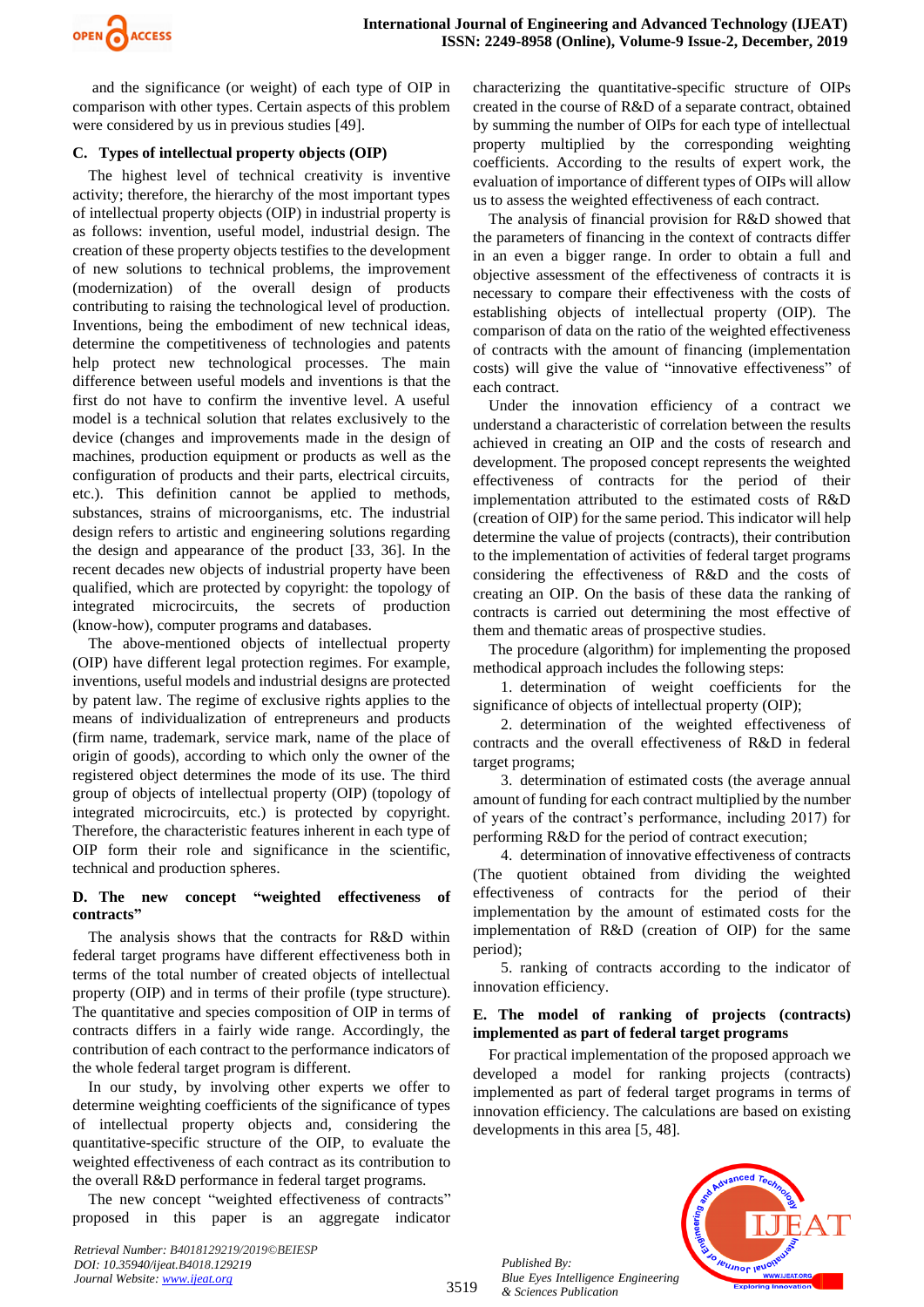In this model for assessing the weighted performance we determine the criteria that characterize the number of objects of intellectual property that are the result of R&D within the framework of a project (contract) for which protection documents have been received or applications have been submitted.

The following types of objects of intellectual property (OIP) are defined as performance criteria: Inventions, Useful models, Industrial Designs, Computer Programs, Databases, Integrated Circuit Technologies, Know-How.

When scoring according to performance criteria a scoring scale is used, where 1 point corresponds to 1 OIP, for which a protection document has been received or applied for. In this case, one project (contract) can be evaluated according to several performance criteria simultaneously.

For each criterion a weight is determined, which reflects the importance of the criteria for each other. The weights are determined expertly through the distribution of scores from 1 to 10 with the subsequent rationing by 1.

The score of the performance criteria for the project (contract) will determine the weighted effectiveness of contracts and is calculated with the following formula:

$$
V = \sum_{i=1}^{I} (a_i * X_i)
$$
 (1)

where: ai – the weight of the i-th performance criterion; Xi – evaluation of the i-th performance criterion, score;  $i = 1$ , 2, … I – the number of performance criteria;

In order to take into account the assessment of financial costs for the implementation of the project (contract), the rating of projects (contracts) determines the budget score of the project budget (BP) calculated as a share of the project (contract) budget in the total amount of funding of projects (contracts) by the following formula:

$$
BP = \left(\frac{BP_p}{BP_s}\right) \times 100\tag{2}
$$

where:  $BPp - budget$  of the project (contract);  $BPs - the$ total amount of funding for all projects (contracts) in the sample.

The calculations of the scoring assessment of budget of the project (contract) include the volumes of financial provision (federal budget, extra-budgetary sources).

The rating of the project (RP) reflecting the level of its innovative efficiency is determined as a ratio of the sum of points obtained on the basis of evaluation of the project (contract) according to the performance criteria to its budget expressed in points and calculated by the following formula:

$$
RP = \frac{V}{BP}
$$
 (3)

where:  $V$  – weighted effectiveness of contracts; BP – budget of the project (contract).

#### **III. RESULTS AND DISCUSSION**

The peculiarities of individual types of objects of intellectual property (OIP) considered above were considered in developing weight coefficients of the significance of OIPs for each type and the ranking of OIPs on their basis. The determination of weight coefficients of the significance of OIPs was carried out through the distribution of scores from 1 to 10 with subsequent rationing by 1. The results are shown in Table 1.

**Table 1. The distribution of weight factors in the significance of objects of intellectual property (OIP) [30,** 

| 38]                                    |                     |        |  |
|----------------------------------------|---------------------|--------|--|
| Type of OIP                            | <b>Significance</b> | Weight |  |
| Inventions                             | 8                   | 0.26   |  |
| Useful models                          | 6                   | 0.19   |  |
| Industrial designs                     |                     | 0.16   |  |
| Databases                              |                     | 0.13   |  |
| <b>Integrated Circuit Technologies</b> |                     | 0.13   |  |
| <b>Computer Programs</b>               | 3                   | 0.10   |  |
| Know-How                               |                     | 0.03   |  |
| <b>Total scores</b>                    |                     |        |  |

The data obtained on weight coefficients of OIPs (Table 1) as well as on the quantity and structure of OIP in the context of contracts within federal target programs made it possible to determine the weighted effective-ness of contracts in the range from 0.03 to 2.14 units, which is described by a nonlinear function. Of the total number of contracts one can identify 12 of the most effective ones, the weighted performance indicators of which exceed 1.0 unit (with an average sample value of 0.41). At the same time, well ahead of the others in this group there is one contract with a value of weighted productivity of 2.14 units, which provides for the implementation of R&D in the field of metal science. Within the framework of this contract the maximum number of OIPs (10 units, including 8 inventions) was created for the whole sample. The vast majority of contracts have a weighted performance score ranging from 0.19 to 1.0, of which only 1 OIP was created, which accordingly, leads to low weighted performance (0.19–0.26). Five contracts have the minimum value of weighted performance (0.03), where the result of R&D was the creation of 1 unit of know-how.

#### **A. Ranking of contracts regarding the values of this indicator**

At the next stage, when comparing the indicators of weighted effectiveness of contracts and the costs of R&D, innovative effectiveness of contracts was determined. Based on the results of the ranking of contracts regarding the values of this indicator the following was revealed.

1. The total range of innovative effectiveness of contracts is broad – from 0.07 to 23.54 units (with an average level of 2.86). The ranking of contracts according to the value of this indicator allowed to identify a group of 50 most innovative contracts including 11 of them that have a value of this indicator exceeding 10.0 units (Figure 2).



*Retrieval Number: B4018129219/2019©BEIESP DOI: 10.35940/ijeat.B4018.129219 Journal Website[: www.ijeat.org](http://www.ijeat.org/)*

*Published By:*

*& Sciences Publication*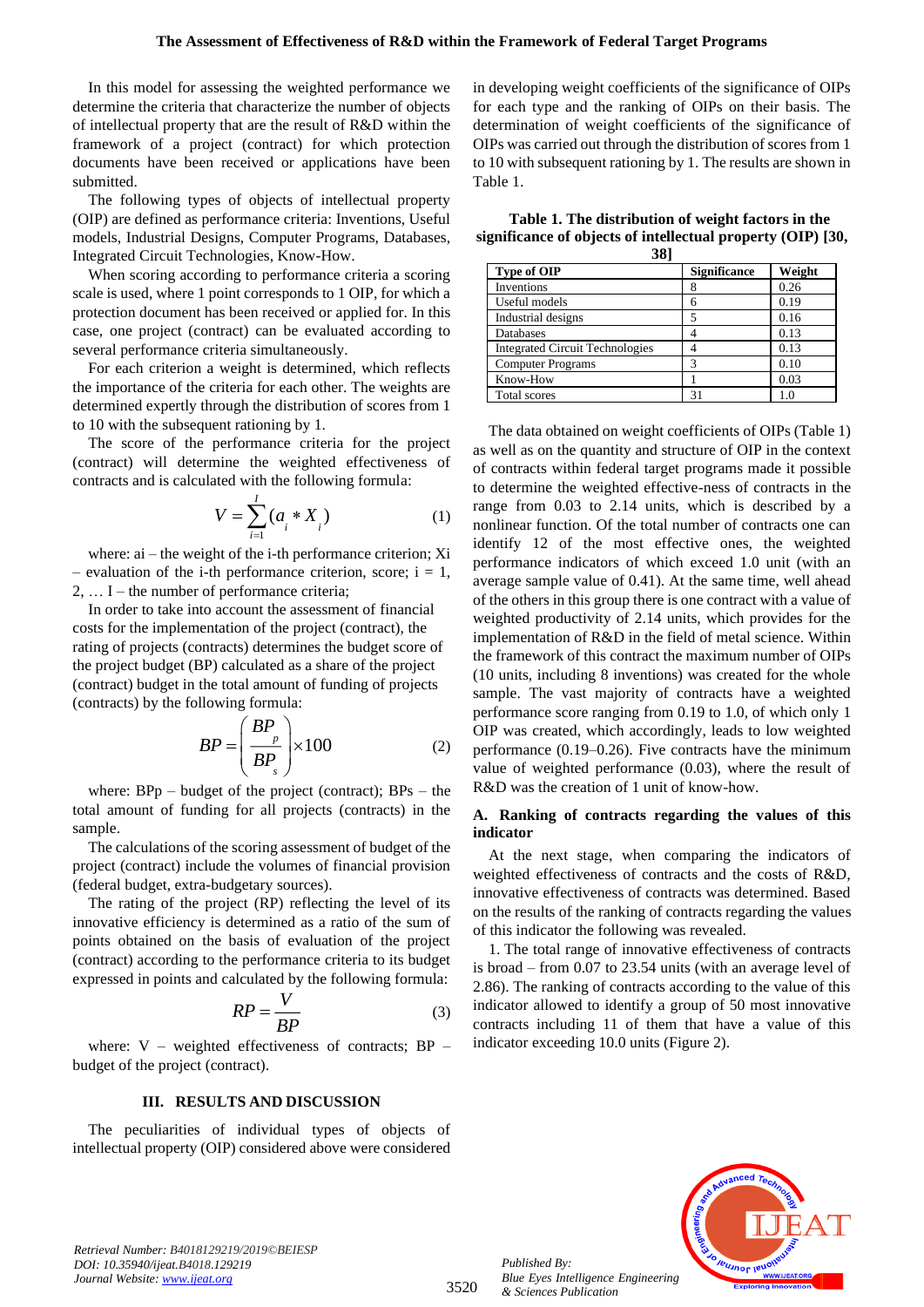





 $\overline{\phantom{a}}$ 

2. The analysis of distribution of 11 of the most innovative contracts on R&D thematic areas showed that about 40% of them carried out research and development in the field of medicine and biology, in a smaller volume – in energy and material science. It is interesting to compare the calculated parameters (weighted effectiveness, innovative efficiency) in the group of 11 most innovative contracts (Table 2).

| Table 2. The main calculation parameters of 11 most<br>innovative contracts* [30, 38] |                       |            |          |
|---------------------------------------------------------------------------------------|-----------------------|------------|----------|
|                                                                                       | Contract The field of | Innovative | Weighted |

| Contract       | The field of             | Innovative | Weighted      |
|----------------|--------------------------|------------|---------------|
| ranking        | application of OIP       | efficiency | effectiveness |
|                | <b>Biology</b>           | 23.54      | 0.52          |
| $\overline{c}$ | <b>Materials Science</b> | 19.87      | 2.14          |
| 3              | Oil refining             | 18.54      | 1.56          |
| $\overline{4}$ | Medicine                 | 16.79      | 0.52          |
| 5              | Energy engineering       | 15.64      | 0.45          |
| 6              | Medicine                 | 13.24      | 0.26          |
| 7              | Energy, ecology          | 11.29      | 0.38          |
| 8              | Radio electronics        | 10.84      | 0.78          |
| 9              | Medicine                 | 10.71      | 0.71          |
| 10             | Chemistry, Materials     | 10.30      | 0.26          |
|                | Science                  |            |               |
| 11             | New materials            | 10.30      | 0.26          |

\* The ranking of contracts according to innovative efficiency

In general, in the group of the most innovative contracts there are high indicators of patent activity exceeding the average level. At the same time, four projects have a level of effectiveness below average for the sample — from 0.26 to 0.38, which suggests that their high level of innovation efficiency was achieved through lower estimated costs of R&D. Also, according to the data in Table 2, it is possible to distinguish a unique contract for the analyzed parameters. He takes the second place in the rating of innovation efficiency and the first place in the ranking of weighted performance. Within the framework of this contract R&D in the field of metal science is carried out concerning the development of compositions and the technology for manufacturing polycrystalline hexaferrites.

3. It should be noted that those contracts that have the maximum value of the indicator of the estimated cost of performing R&D (the most expensive contracts) are in lower positions according to relative effectiveness. Of the 50 most expensive contracts only one has a value of relative efficiency index (3.09) exceeding the mean level (2.86)

*Retrieval Number: B4018129219/2019©BEIESP DOI: 10.35940/ijeat.B4018.129219 Journal Website[: www.ijeat.org](http://www.ijeat.org/)*

(Figure 3).



#### **Figure 3. Indicators of innovative efficiency in the ranking of 50 most expensive contracts [30, 38]**

4. The character of distribution of expensive contracts according to the values of the innovation efficiency index shows that, on the whole, the inverse dependence of innovation efficiency on the value of contracts is observed: the more expensive the contract, the lower its innovative efficiency. Similar contracts were identified in thematic areas: energy, transport, radio electronics, technological equipment (table 3).

**Table 2. The rating of contracts according to estimated cost (the first 10 positions) [30, 38]**

| The<br>ranking<br>by<br>value | The field of<br>application of<br>0IP | Weighted<br>effectiveness | <b>Innovative</b><br>efficiency |
|-------------------------------|---------------------------------------|---------------------------|---------------------------------|
| 1                             | Energy<br>engineering                 | 0.71                      | 0.47                            |
| 2                             | Transport                             | 0.56                      | 0.41                            |
| 3                             | Radioelectronics                      | 0.88                      | 0.77                            |
| 4                             | Radioelectronics                      | 0.23                      | 0.25                            |
| 5                             | Technological<br>equipment            | 0.06                      | 0.07                            |
| 6                             | Energy<br>engineering                 | 1.30                      | 1.65                            |
| 7                             | Radioelectronics                      | 1.27                      | 1.61                            |
| 8                             | Technological<br>equipment            | 0.78                      | 0.99                            |

*Published By: Blue Eyes Intelligence Engineering & Sciences Publication* 

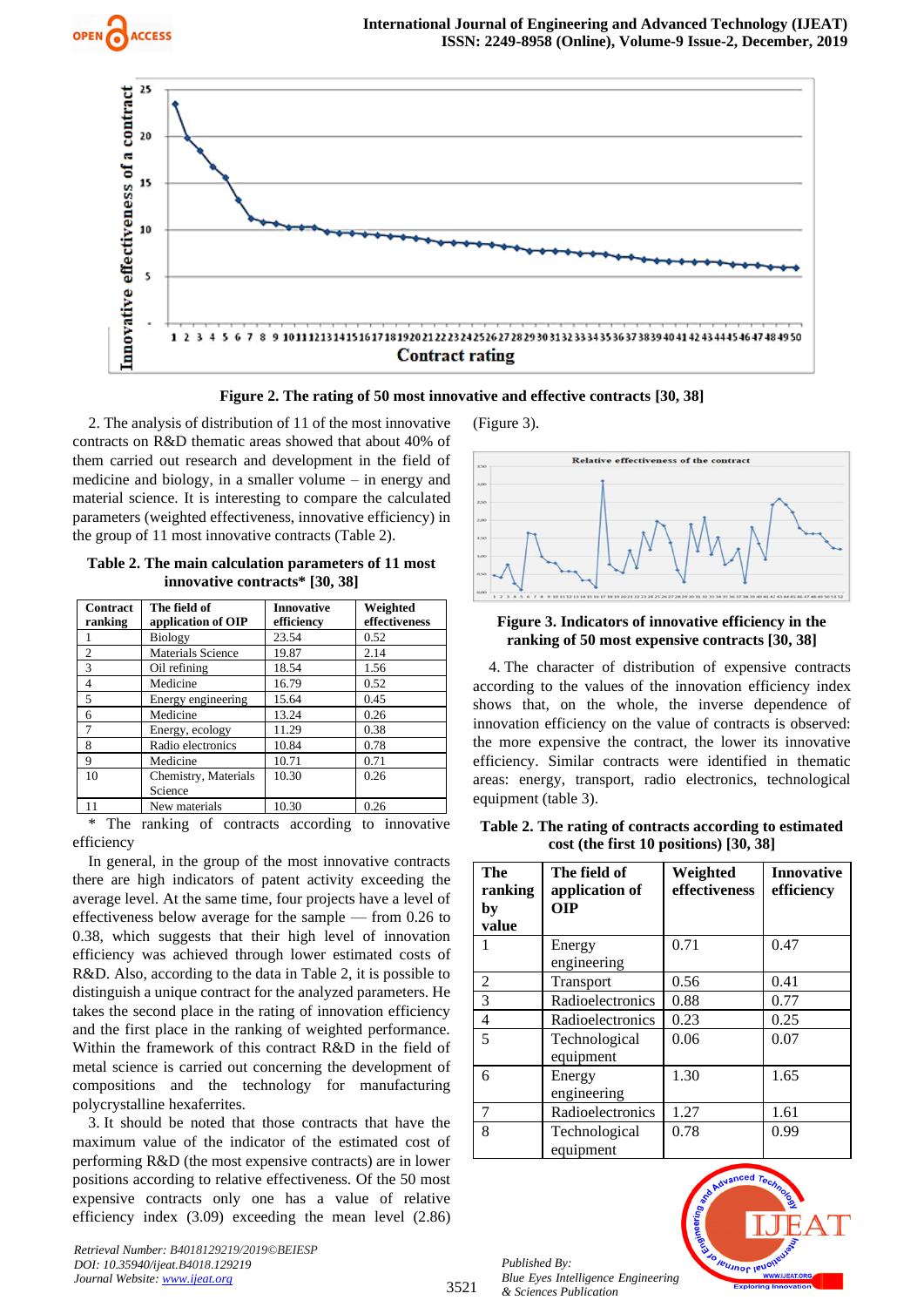| Medicine        |    | 84    |
|-----------------|----|-------|
| <b>Robotics</b> | 64 | $Q_1$ |

In the rating of estimated costs, the first place is occupied by a contract that performs R&D in the energy sector, the innovative efficiency of which is only 0.47 units.

5. In comparing the data on the effectiveness and performance of expensive contracts it is revealed that, based on the weighted performance values, most of them are at a level, which is higher than average for the whole aggregate (0.41). This indicates that, based on the results of R&D, contracts have a good patent activity. Accordingly, low indicators of innovation efficiency are due to the high cost of contracts. 6. The least effective contract was identified, which carries out R&D in the field of development of technological equipment for the layered synthesis of polymetallic products occupying the 5th position in the rating of estimated costs. In the two-year period of its implementation only two know-hows were created (weighted productivity  $-0.06$ ). Due to the high estimated cost and low performance it has the value of innovative efficiency of 0.07 (the second lowest position in the general rating).

## **B. The effectiveness of scientific activities**

The measurement of the effectiveness of scientific activities, in particular R&D, is relevant for all countries. One distinguishes various types of efficiency: commercial, social, environmental, etc. In this paper we studied innovative effectiveness of R&D with a prevailing commercial effect conducted within the framework of national target programs. This group includes scientific developments related to the improvement of equipment, technology, man-agement and organization of production.

To assess the effectiveness of R&D implemented in targeted programs the authorized agencies of countries use the corresponding officially approved methods developed in the context of development of a program-targeted approach to the use of budgetary funds. A re-search budget is planned for the next year based on the results of the annual monitoring of implementation of program activities. It should be noted that there is no general methodology for assessing the effectiveness of R&D. The practice of using official methods reveals their certain limitations and shortcomings related both to the quality of preparation of documents and the objective process of changing economic realities, legislative base, etc. All this necessitates the improvement of approaches to assessing the effectiveness and performance of R&D. The analysis of research in this area has revealed a significant methodological diversity – in terminology, approaches to evaluation, aspects of consideration. It is advisable to consider them through the prism of projects of different levels (macro-, meso-, micro-projects).

## **C. Macro-level of R&D projects (national programs)**

In the work of Korean scientists [18] aimed at improving the competition policy in the field of R&D they studied the conditions for the implementation of six competitive R&D programs included in the national research program. The assessment of R&D efficiency was conducted with the aim of strengthening the impact and commercialization of research results based on the analysis of the life cycle of R&D: planning-management-evaluation. As a result, proposals were developed relating to three areas of improvement: selection of projects for inclusion into the program of R&D; justification of competition models for each stage of the life cycle of R&D; formation of an institutional framework for ensuring the implementation of the new policy.

In the study dedicated to the measurement of effectiveness of large-scale state projects characterized by the complexity and dynamics of R&D, a format for such measurements is proposed [19]. It is proposed to use the matrix of indices to determine vertical (efficiency of individual elements in the industrial ecosystem) and horizontal (economic and technological results of these elements) of the category of efficiency (parameters).

The methodological problems of measuring the performance of national R&D systems to ensure cross-national comparability of R&D expenditures and publication activity were investigated in the work of Aksnes, Sivertsen, van Leeuwen, and Wendt [1]. The authors use the notion of "research productivity", which is estimated on the basis of statistical data regarding the availability of publications in the international scientometrical databases Web of Science. To determine the effectiveness of R&D, these data are compared with the costs of work execution.

In Russia, a large-scale national assessment of scientific research of public research institutions was carried out in 2013. Based on its results an information basis for the development of scientific and technical policy, the strengthening of the role of science in the economic environment was formed. On the basis of quantitative data obtained during the national assessment, a multivariate evaluation of the results of R&D was carried out, including the publication activity and citation in scientific papers [12, 13]. The comparative analysis made it possible to perform the ranking of academic institutions according to the parameters of evaluation, to identify thematic areas with high research indicators.

## **D. Meso-level of R&D projects (programs of regions, sectors of economy, industries)**

The regional aspect of assessing the effectiveness of R&D can be found in the works of scientists in many countries. For example, the Korean researchers study it from the static and dynamic points of view [16, 17]. At the same time, the best practices (statics) of regions were assessed as well as their dynamic perspective regarding the Malmquist performance index, which allows estimating changes in R&D performance over a period of time based on capital and labor parameters. This approach makes it possible to classify regions into three groups (deteriorating, lagging behind and improving) and to adjust the mechanisms of state scientific and technical policies. The results of R&D of universities in 30 provinces of China were proposed to be evaluated in two directions: efficiency and performance [35]. Using a network approach to the analysis of databases about the statistics of R&D in universities for the period 2004-2014 and at the same time a multi-index integrated method of assessment, a comprehensive understanding of the dynamics of indicators and trends in R&D was

obtained.



*Retrieval Number: B4018129219/2019©BEIESP DOI: 10.35940/ijeat.B4018.129219 Journal Website[: www.ijeat.org](http://www.ijeat.org/)*

3522

*Published By: Blue Eyes Intelligence Engineering & Sciences Publication*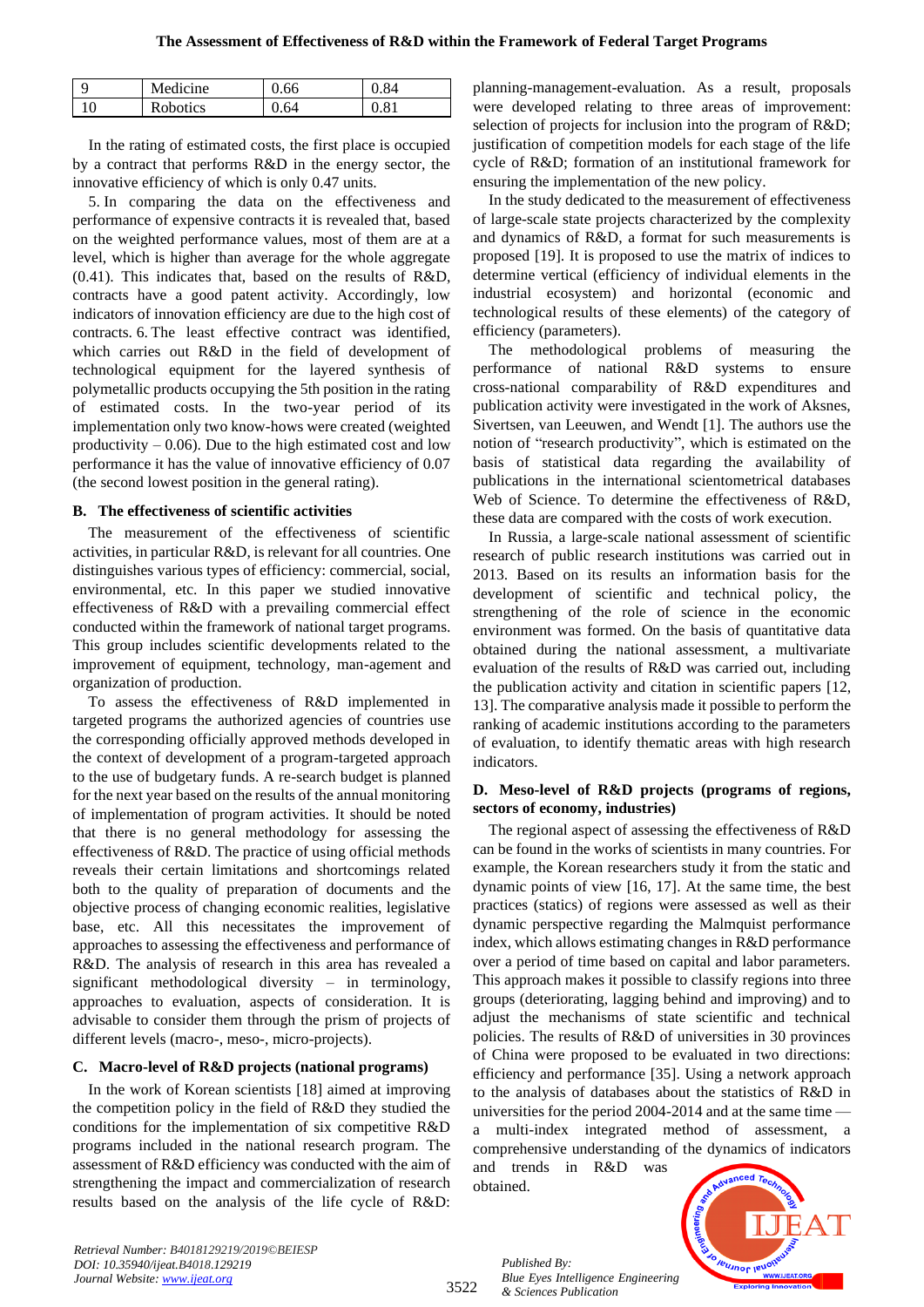

A more representative area of work is devoted to the success of R&D in sectors and individual fields of the economy. Quite often among them there are studies of approaches to assessing the effectiveness of R&D in the public sector of the economy. For example, in the case of European countries it is proposed to assess the effectiveness of publicly funded re-search and development through the prism of their impact on the efficiency and performance of the public sector of the economy [27, 28]. The relevant composite indicators are used for this purpose.

A separate group in the research is devoted to measuring the results of R&D in high-tech manufacturing sectors. The work of Chinese scientists offers an approach to deter-mining the relative effectiveness of high-tech manufacturing sectors based on the analysis of data conversion (DEA) and some relative indicators (Malmquist performance index) by using the example of five high-tech manufacturing sectors located in 31 regions [42]. The results of the empirical study include the obtained data on the use of human resources (re-searchers) and the costs of R&D, as well as the results (revenues from the sale of new products, the number of valid patents). The nature of variability of the Malmquist performance index made it possible to characterize the competitiveness of industries.

Similar to that in many respects is the methodical approach to researching the effective-ness of R&D in high-tech industry proposed in the work of Ge and Yang [15]. The authors use the notion of "R&D productivity", which is estimated by sales revenues, the number of patent applications and the number of valid patents. The model compares the costs of R&D and their productivity. The Data Envelopment Analysis (DEA) is used to calculate the technical efficiency of input and output parameters. A projection approach is also applied in the work, which provides for projection optimization of indicators.

A paradigm shift in approaches to measuring scientific productivity is stated in the work of Kumar, Srivastava, Jeevan Kumar, and Tiwari [21]. Traditionally, scientific productivity is measured by publications or patents. The review, compiled by the authors, shows the ambiguity of this approach. For example, countries that occupy the top positions in the world ranking according to the growth in the total number of patent applications may have low rates of innovative productivity (the share of patents received). The authors project the value of the performance evaluation system in R&D by means of identification and standardization of key parameters, which will promote the motivation of researchers.

The article of employees of the Spanish Centers for Biomedical Research (CIBER) offers an approach to monitoring the effectiveness of the R&D program in this field [37] making it possible to assess the impact of research policy management on results. One aspect is the promotion of translational research through internal cooperation between different research groups. The parameter of assessment is the dynamics of citations in articles. Identification of a point at which the share of references stabilizes may indicate an effective policy in the field of R&D.

By using the example of the energy industry, a comparative analysis of the existing methods for estimating R&D (regression analysis) and the method of foresight technologies is performed [24, 25]. The evaluation of R&D projects in the context of long-term development of technologies was carried out. The limitations of the regression analysis of the efficiency of completed projects were shown on the basis of the past investments in R&D that do not allow an objective assessment of the directions of public investments. In contrast, the use of the LCOE forecast model shows that renewable energy technologies are an effective area for public investments in R&D. That is, the use of the foresight technology method makes it possible to more accurately assess the prospect of R&D in the context of long-term development of technologies.

The approaches to evaluating the results of R&D of key industries are presented in the work of Li and Wang [26]. The authors used the method of Data Envelopment Analysis (DEA), the fundamental point of which is efficiency. In the generalized form, it is a quotient of the sum of all output parameters divided by the sum of all input fac-tors. Four aspects of indicators in the system of "input-output" of R&D are considered, including: models of Data Envelopment Analysis; a system of indices for assessing the effectiveness of R&D according to the principle of "input-output" and the actual operating conditions. The problems of low efficiency of R&D of the key industries are caused by imbalances of investments in R&D among industries, unreasonable structure of input and output data, inefficient use of resources and low demand for innovations.

An interesting work is devoted to measuring the relative effectiveness of  $R&D$  of five global comparators – scientific research organizations of different countries (USA, Germany, Japan) working in similar research flows [14]. The authors use the Data Envelopment Analysis (DEA). The input parameters (the number of grants received, the number of scientific employees of the organization) and the variable results (external cash flows, the number of transferred technologies, publications and patents) were taken into ac-count in the model for assessing the relative effectiveness of organizations' activities. The study was focused on finding a balance between the local and the global efficiency, as well as the impact of scale and regional differences.

## **E. Micro-level of R&D projects (programs and projects of organizations)**

The most representative group of studies in assessing the effectiveness of R&D is carried out at the micro-level – for the conditions of individual firms and organizations. Most of them study the projects financed from the budget. For example, the work of Serbian researchers offers a method for evaluating strategic performance indicators of R&D taking into ac-count the probabilistic nature of R&D functions [2, 3] using the example of a firm operating in the Serbian automotive industry. In the context of research of the effectiveness of R&D the Taiwanese scientists investigated the distribution of resources of research organizations using the dynamic hybrid approach DEA-ANP. The dynamic three-step network model DEA made it possible to assess the effectiveness of R&D, the efficiency of technology diffusion and the efficiency of value creation [51].

*Published By: Blue Eyes Intelligence Engineering & Sciences Publication* 



*Retrieval Number: B4018129219/2019©BEIESP DOI: 10.35940/ijeat.B4018.129219 Journal Website[: www.ijeat.org](http://www.ijeat.org/)*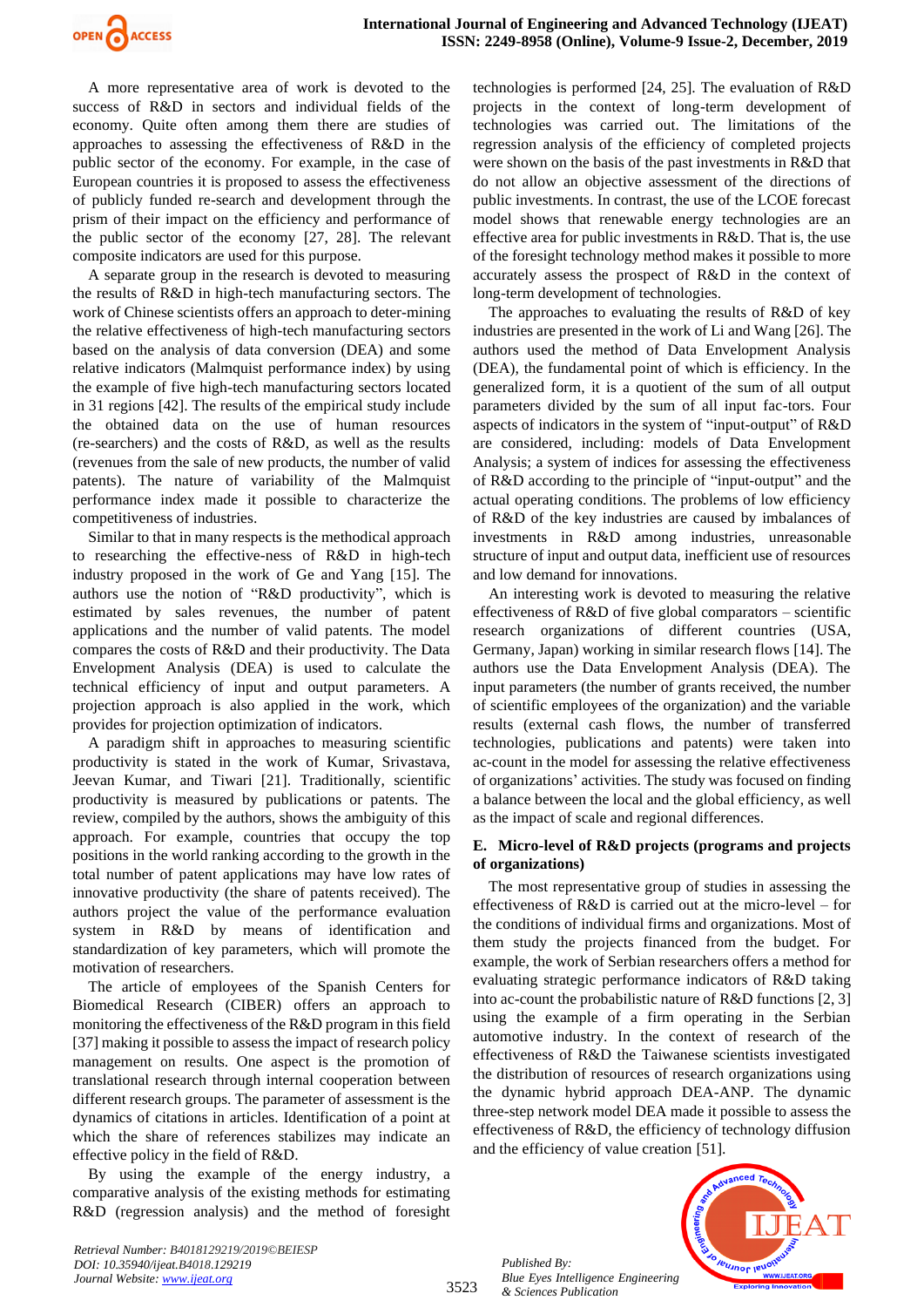The regression analysis of panel data was used to determine the influence of the number of patents, the quality of labor resources and the possibility of service provision on the dynamic effectiveness of research organizations.

The methodological approaches of individual studies were based on the concept of dynamic capabilities of Teece with the development of a matrix of key performance indicators in the field of R&D [4]. A positive influence of the dynamic potential of research organizations on the results of R&D and innovative activity was revealed.

A peculiar feature of the approach to measuring the effectiveness of R&D in the work of Salimi and Rezaei is the determination of the levels of importance of indicators included in the model [39- 41]. Based on the example of 50 high-tech SMEs in the Netherlands, it was shown that the use of weighting factors provides more meaningful results in the ranking of firms and allows the development of more effective strategies for increasing R&D efficiency.

Using the resource-based view (RBV) the analysis of the impact of public financing as a financial resource on the results of R&D of German renewable energy companies was carried out [34]. With the help of regression analysis, it is determined that public funding for R&D has a significant positive impact on the number of received patents, but does not significantly affect their quality, measured by bibliometric indicators (the number of citations).

In the work of Russian scientists, the emphasis is placed on the importance of ensuring the quality of assessment of R&D projects at the initial stages of development in order to obtain a result [52, 53]. The proposed concept is based on the definition of the index of economic efficiency of R&D and, in the opinion of the authors, is applicable to the evaluation of projects of different levels (micro-, meso-, macro- projects).

A separate group is represented by studies that explore the effectiveness of R&D in joint projects. The most common approach is focused on private benefits of participants. A new look at the evaluation of success of such projects is outlined in the work of Nepelski and Piroli in which the dependence of innovative efficiency on organizational and legal diversity of participating organizations is examined [32]. A sample of the studied objects was presented by key organizations involved in the implementation of innovations and financed by the EU. An emphasis on innovative results made it possible to more accurately assess the transformation effect of the joint research. The authors found that the innovative potential of research results of homogeneous partnerships will be higher in comparison with heterogeneous partnerships. In the applied aspect this means that depending on the type of organization and the structure of consortium there are various incentives for motivating researchers, as well as additional resources and benefits.

Another approach to quantifying the success of joint R&D is proposed for projects funded by universities and industry [10, 11]. It combines retrospective (delayed) and long-term (leading) performance indicators throughout the life cycle of the pro-gram/project. The indicators include both measurable results (patents, publications) and intangible ones (social relations, motivations, organizational mechanisms).

The proposals on the revision of perspectives in the process of measuring of effective-ness of R&D are contained in the work of Laliene and Ojanen [22, 23]. The starting point is an argument about the importance of selection of the most accurate indicators for an objective evaluation of effectiveness, productivity or performance of R&D. The structure of efficiency evaluation proposed by the authors describes the entire chain of key processes of R&D: input-processing-output-transmission-result. The advantage of such a platform is that it can combine different aspects of measurement (financial, innovative, etc.).

A review of studies devoted to the measurement of effectiveness of scientific activity identified the areas for development and improvement of methodological approaches, broadening the aspects of the studied problems. The approach proposed in this paper, unlike the existing ones, makes it possible to take into account the concrete contribution of each project to improving the performance indicators of the entire target program.

## **IV. CONCLUSION**

The conducted work confirmed the assumption about the existence of significant differentiation of projects containing R&D according to the quantitative structure as well as scientific and technical potential of the established objects of intellectual property in comparison with the costs of R&D.

The authors developed their definition of the concept of "weighted effectiveness of contracts", which characterizes the quantitative structure of OIPs and their significance in the scientific, technical and production spheres.

The authors developed their definition of the concept of "innovative effectiveness of contracts" as a characteristic of the relationship between the results achieved in creating an OIP and the costs of research and development.

A methodology was developed for determining the effectiveness and performance of contracts (projects) for research and development (R&D) of civil use implemented within the framework of federal target programs (FTP).

The authors proposed an approach to assessing the effectiveness of civilian R&D implemented within the framework of federal target programs, which determines the weighted effectiveness and innovative efficiency of contracts making it possible to assess the value of contracts (projects) taking into account their effectiveness and cost of implementation. For practical implementation of the proposed approach a model was developed for ranking projects (contracts) implemented as part of federal target programs according to the indicator of innovation efficiency.

The developed model for the ranking of projects (contracts) according to relative efficiency was tested using the example of the federal target program "Research and development on priority directions of scientific and technological complex of Russia for 2014-2020" approved by the Government of the Russian Federation, which demonstrated its practical applicability. The use of the proposed approach to assessing the effectiveness of R&D of civilian use carried out within the framework of federal target programs makes it possible to assess innovative effectiveness of each R&D contract (project) both from the point of view of its contribution to the effectiveness of federal target programs in general and in terms of spending of budget

funds.



*Published By: Blue Eyes Intelligence Engineering & Sciences Publication*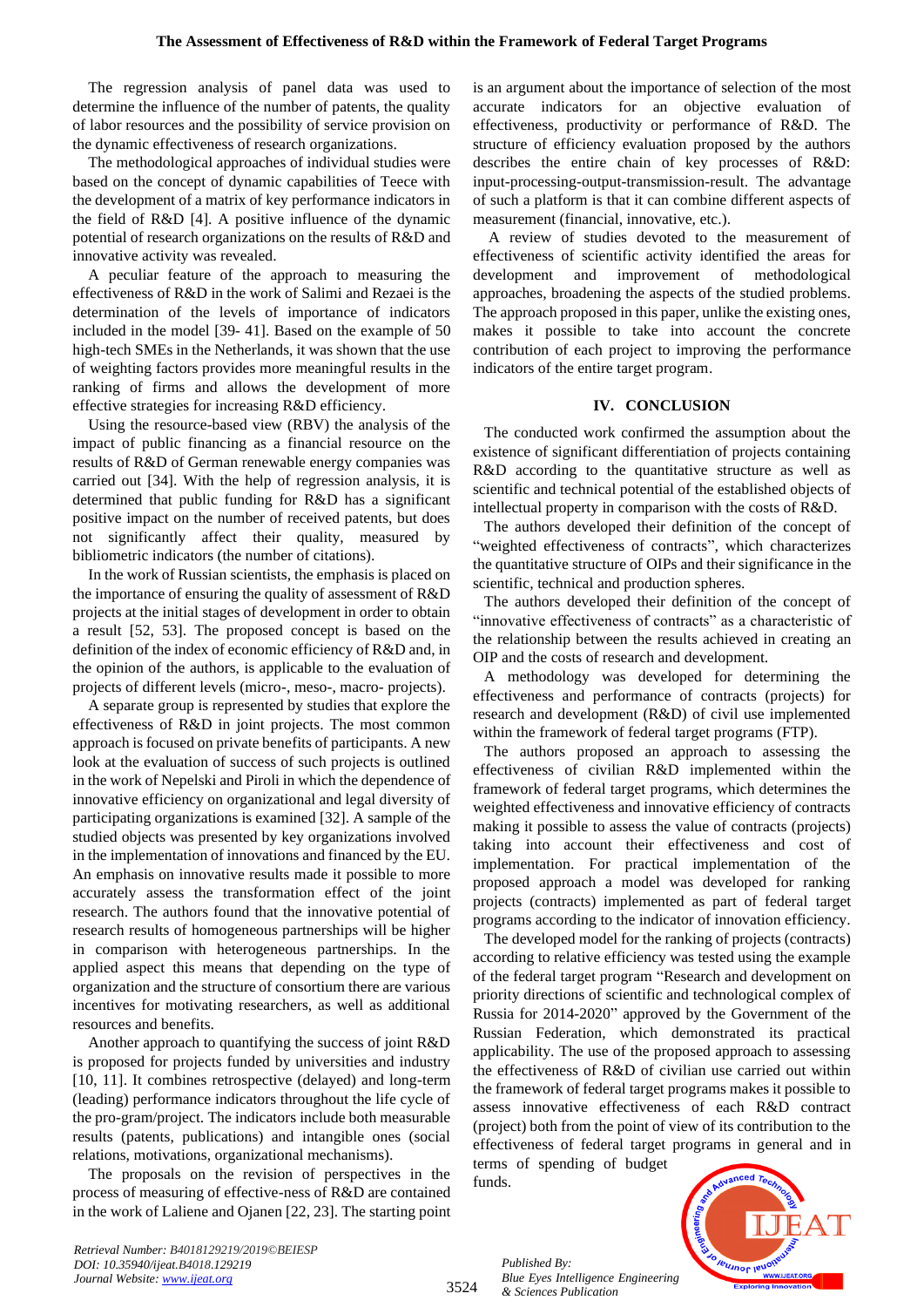

This methodology can be used in assessing the projects participating in tenders for R&D as well as in summarizing the results of implementation of federal target programs. In addition, in the future the use of the proposed approach will allow us to assess the participation of both the entire set of contracts and the most effective ones in the development of priority are-as of scientific and technological development and critical technologies, to identify the technological points of growth as well as the most effective scientific teams of developers.

#### **ACKNOWLEDGMENT**

The article was prepared on the basis of materials of the research work carried out by the Federal State Budget Institution, Scientific Research Institute, Federal Research Centre for Projects Evaluation and Consulting Services within the framework of the government man-dated program in the sphere of scientific activity (assignment No. 26.12625.2018/12.1 of the Ministry of Education and Science of Russia for the project "Factor analysis of the effective-ness of federal target programs in the field of civilian R&D, the analysis of federal and regional strategic documents in the field of science and education".

#### **REFERENCES**

- 1. D. W. Aksnes, G. Sivertsen, T. N. van Leeuwen, K. K. Wendt. "Measuring the productivity of national R&D systems: Challenges in cross-national comparisons of R&D input and publication output indicators". *Science and Public Policy 44*(2): 246-258, 2017. DOI: 10.1093/scipol/scw058
- 2. P. Aleksandar, P. Duška, A. Dejan. "The operationalisation of the R&D assessment framework in Magneti Marelli Serbia". *Serbian Journal of Management 11*(2): 181-191, 2016. DOI: 10.5937/sjm11-8809
- 3. J. Sriyana. "What drives economic growth sustainability? Evidence from Indonesia". *Entrepreneurship and Sustainability Issues 7*(2): 906-918, 2019. DOI: 10.9770/jesi.2019.7.2(8)
- 4. K. Babelytė-Labanauskė, Š. Nedzinskas. "Dynamic capabilities and their impact on research organizations' R&D and innovation performance". *Journal of Modelling in Management 12*(4): 603-630, 2017. DOI: 10.1108/JM2-05-2015-0025
- 5. A. C. Chiang and K. Wainwright. Fundamental Methods of Mathematical Economics. 2004. McGraw-Hill/Irwin.
- 6. A. Strizhenok, D. Korelskiy. "Assessment of the state of soil-vegetation complexes exposed to powder-gas emissions of nonferrous metallurgy enterprises". Journal of Ecological Engineering *17*(4): 25-29, 2016. DOI: 10.12911/22998993/64562
- 7. I. P. Denisova, S. N. Rukina. "The evaluation of effectiveness and efficiency of target programs in the transition to the "program budget". *Fundamental research 8*(2): 399-404, 2013.
- 8. S.G.Alekseev N.P.Senchina, S.Y. Shatkevich. "Geoelectrochemical methods: Response to criticism and discussion of CHIM and MDI methods characteristics". 7th EAGE Saint Petersburg International Conference and Exhibition: Understanding the Harmony of the Earth's Resources Through Integration of Geosciences (pp. 229-233.), 2016.
- 9. "European Commission". *Communication from the Commission to the European Parliament, the Council, the European Economic and Social Committee and the Committee of the Regions. Horizon 2020 - The Framework Programme for Research and Innovation. Brussels, 30.11.2011, 808 final.* Retrieved from http://eur-lex.europa.eu/legal-content/EN/TXT/PDF/?uri=CELEX :52011DC0808andfrom=EN, Accessed July 19 2019
- 10. G. Fernandes, E. B. Pinto, M. Araújo, P. Magalhães, R. J. Machado. "A Method for Measuring the Success of Collaborative University-Industry RandD Funded Contracts". *Procedia Computer Science 121*: 451-460, 2017. DOI: 10.1016/j.procs.2017.11.061
- 11. I. V. Goman, I. S. Oblova. "Analysis of companies' corporate social responsibility as a way to develop environmental ethics for students specialising in oil and gas activity". *International Multidisciplinary Scientific GeoConference Surveying Geology and Mining Ecology Management, SGEM 2018, 18* (5.4): 11-18, 2018.

*Retrieval Number: B4018129219/2019©BEIESP DOI: 10.35940/ijeat.B4018.129219 Journal Website[: www.ijeat.org](http://www.ijeat.org/)*

- 12. K. Fursov, G Kuzmin. "Multidimensional assessment of RandD performance: Evidence from the pilot evaluation exercise of Russian public research institutions". *ISSI 2017 - 16th. International Conference on Scientometrics and Informetrics, Conference Proceedings,* 1460-1465, 2017.
- 13. O. V. Cheremisina, T. E. Litvinova, D. S. Lutskiy. "Separation of samarium, europium and erbium by oleic acisolution at stoichiometric rate of extractant. *Innovation-Based Development of the Mineral Resources Sector: Challenges and Prospects - 11th conference of the Russian-German Raw Materials*: 413-419, 2018,
- 14. D. Gangopadhyay, S. Roy, J. Mitra. "Public sector R&D and relative efficiency measurement of global comparators working on similar research streams". *Benchmarking 25* (3): 1059-1084, 2018.
- 15. H. Ge, S.-Y. Yang. "Study on the R&D performance of high-tech industry in China - based on data envelopment analysis". *Journal of Interdisciplinary Mathematics 20* (3): 909-920, 2017.
- 16. A. Strizhenok, D. Korelskiy, "Assessment of the anthropogenic impact in the area of tailings storage of the apatite-nepheline ores", Pollution Research, 34(4). 2015. pp. 809-811.
- 17. U. Han, M. Asmild, M. Kunc. "Regional R&D Efficiency in Korea from Static and Dynamic Perspectives". *Regional Studies 50* (7): 1170-1184, 2016.
- 18. B. Y. Hwang, J. H. Suh, D. C. Kim. "An Empirical Study on the Improvement of R&D Competition Policy for the National R&D Programme. Science". *Technology and Society 22* (3): 506-523, 2017. DOI: 10.1177/0971721817724316
- 19. E. Kim, S. Kim, H. Kim. "Development of an evaluation framework for publicly funded R&D projects: The case of Korea's Next Generation Network". *Evaluation and Program Planning 63*: 18-28, 2017. DOI: 10.1016/j.evalprogplan.2017.02.012
- 20. M. Kotsemir, T. Kuznetsova, E. Nasybulina, A. Pikalova. "Identifying Directions for Russia's Science and Technology Cooperation". *Foresight and STI Governance 9* (4): 54-72, 2015. DOI: 10.17323/1995-459x.2015.4.54.72
- 21. A. Kumar, A. Srivastava, R. P. Jeevan Kumar, R. K. Tiwari. "Measurement of scientific productivity in R&D Sector: Changing paradigm". *Recent Patents on Biotechnology 11* (1): 20-31, 2017. DOI: 10.2174/1872208310666161223123523
- 22. R. K. Nadirov, L. I. Syzdykova, A. K. Zhussupova. "Electrochemical recovery of gold from concentrate by using sulfur-graphite electrode as the leaching agent source". *Journal of Chemical Technology and Metallurgy 53* (3): 556-563, 2018.
- 23. R. Laliene, V. Ojanen. "R&D performance measurement: A process perspective revisited". *IEEE International Conference on Industrial Engineering and Engineering Management 7385793*: 971-975, 2016.
- 24. J. Lee, J.-S. Yang. "Government R&D investment decision-making in the energy sector: LCOE foresight model reveals what regression analysis cannot". *Energy Strategy Reviews 21*: 1-15, 2018. DOI: 10.1016/j.esr.2018.04.003
- 25. D. A. Ilyukhin, S. A. Ivanik, A. S. Pevnev. "Justification of method of continuous measurements of position of sides of surface mine". *IOP Conf. Series: Journal of Physics: Conf. Series 1118*, 012017, 2018. DOI: 10.1088/1742-6596/1118/1/012017
- 26. R. Li, S. Wang. "Evaluation and analysis on RandD input-output performance of the major sectors of industrial enterprises based on the DEA method". *Revista de la Facultad de Ingenieria 32*(1): 430-445, 2017.
- 27. G. B. Utibayeva, B. S. Utibayev, R. M. Zhunusova, D. T. Akhmetova, B. I. Tukenova, A. K. Baidakov. "Implementation of the Republican budget and assessment of agricultural financing: a case study". *Entrepreneurship and Sustainability Issues 7*(2): 919-928, 2019. DOI: 10.9770/jesi.2019.7.2(9)
- 28. A. Maroto, J. Gallego, L. Rubalcaba. "Publicly funded RandD for public sector performance and efficiency: evidence from Europe". *R and D Management 46*: 564-578, 2016. DOI: 10.1111/radm.12215
- 29. R. K. Nadirov. "Recovery of valuable metals from copper smelter slag by sulfation roasting". *Transaction of the Indian Institute of Metals 72*: 603-207, 2019. DOI: 10.1007/s12666-018-1507-5
- 30. "Presentation materials of innovative territorial clusters". *Ministry of Economic Development of RF,* 2019. Retrieved from http://economy.gov.ru/en/home/activity/sections/innovations/doc2013 1113\_7
- 31. D. Lutskiy, T. Litvinova, I. Oleijnik, I. Fialkovskiy. "Effect of anion composition on the extraction of cerium (Iii) and yttrium (Iii) by oleic acid". *ARPN Journal of Engineering and Applied Sciences 13*(9): 3152-3161, 2018.

*Published By: Blue Eyes Intelligence Engineering & Sciences Publication*